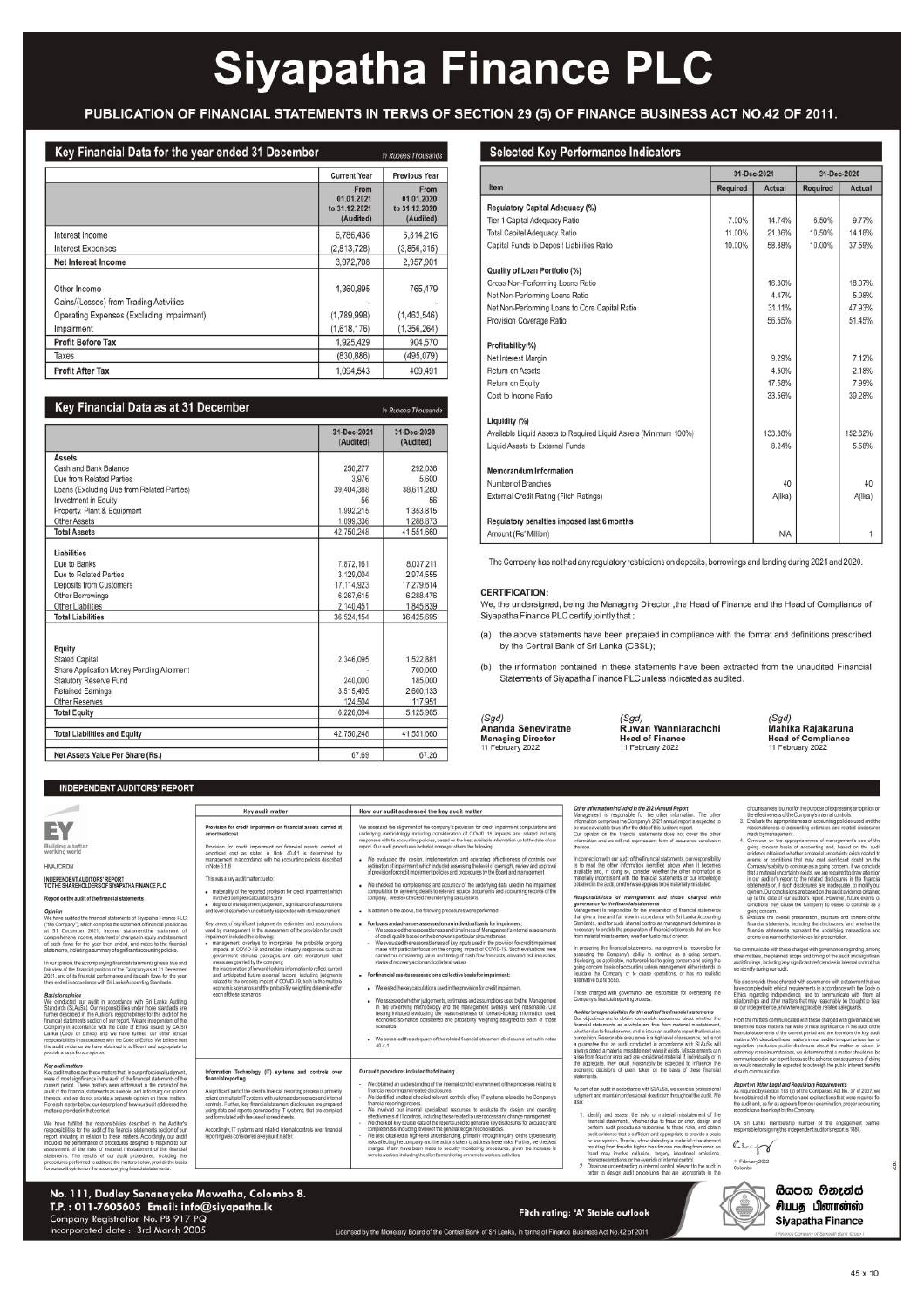# **Explanations/Glossary**

| <b>Capital Adequacy ratios</b>    | Indicates the ability of the financial institution to absorb losses<br>without affecting depositors and creditors. This ratio is<br>computed by dividing capital by risk weighted assets as<br>specified by the Direction, and high ratio indicates better loss                            |
|-----------------------------------|--------------------------------------------------------------------------------------------------------------------------------------------------------------------------------------------------------------------------------------------------------------------------------------------|
|                                   | absorption capacity.                                                                                                                                                                                                                                                                       |
| <b>Non-Performing Loans ratio</b> | Indicates level of non-paying loans and advances included in<br>the total loans portfolio of the financial institution. High ratio<br>indicates poor assets quality and high credit risk.                                                                                                  |
| <b>Provision Coverage ratio</b>   | Indicates the adequacy level of provision to cover problem<br>loans and advances. A higher ratio with a higher capital<br>adequacy ratio means that the financial institution can<br>withstand future credit losses better, including unexpected<br>losses beyond the loan loss provision. |
| <b>Net Interest Margin</b>        | Indicates profitability of the core business operation of the<br>financial institution. i.e. granting loans and advances and<br>accepting deposits.                                                                                                                                        |
| Cost to income ratio              | Represents operating expense, excluding impairment charges<br>on loans and advances as a percentage of net revenue (net<br>interest income and other income). Lower ratio will resultant in<br>higher profitability.                                                                       |
| <b>Liquid Assets</b>              | A liquid asset is an asset that can easily be converted into cash.                                                                                                                                                                                                                         |
| Cap                               | Maximum limit imposed by the CBSL.                                                                                                                                                                                                                                                         |
| <b>Downsizing</b>                 | Gradual reduction of the business operation imposed by the<br>CBSL.                                                                                                                                                                                                                        |
| Freezing                          | An order of CBSL that is in place preventing further<br>transactions of the Company.                                                                                                                                                                                                       |
| <b>Tier 1 Capital</b>             | Represents permanent shareholder equity and reserves.                                                                                                                                                                                                                                      |
| <b>Total Capital</b>              | Represents Tier 1 and supplementary capital including<br>instruments with characteristics of equity and debt, revaluation<br>gains, impairment allowances.                                                                                                                                 |
| <b>Risk Weighted Assets</b>       | Sum of on-balance sheet risk weighted assets and the total<br>credit equivalent of risk weighted off-balance sheet assets.                                                                                                                                                                 |
| <b>Tier 1 Capital ratio</b>       | Tier 1 capital as a percentage of risk weighted assets.                                                                                                                                                                                                                                    |
| <b>Total Capital ratio</b>        | Total capital as a percentage of risk weighted assets.                                                                                                                                                                                                                                     |
| <b>Capital Funds</b>              | Paid up capital, permanent free reserves and any other<br>securities approved by the CBSL.                                                                                                                                                                                                 |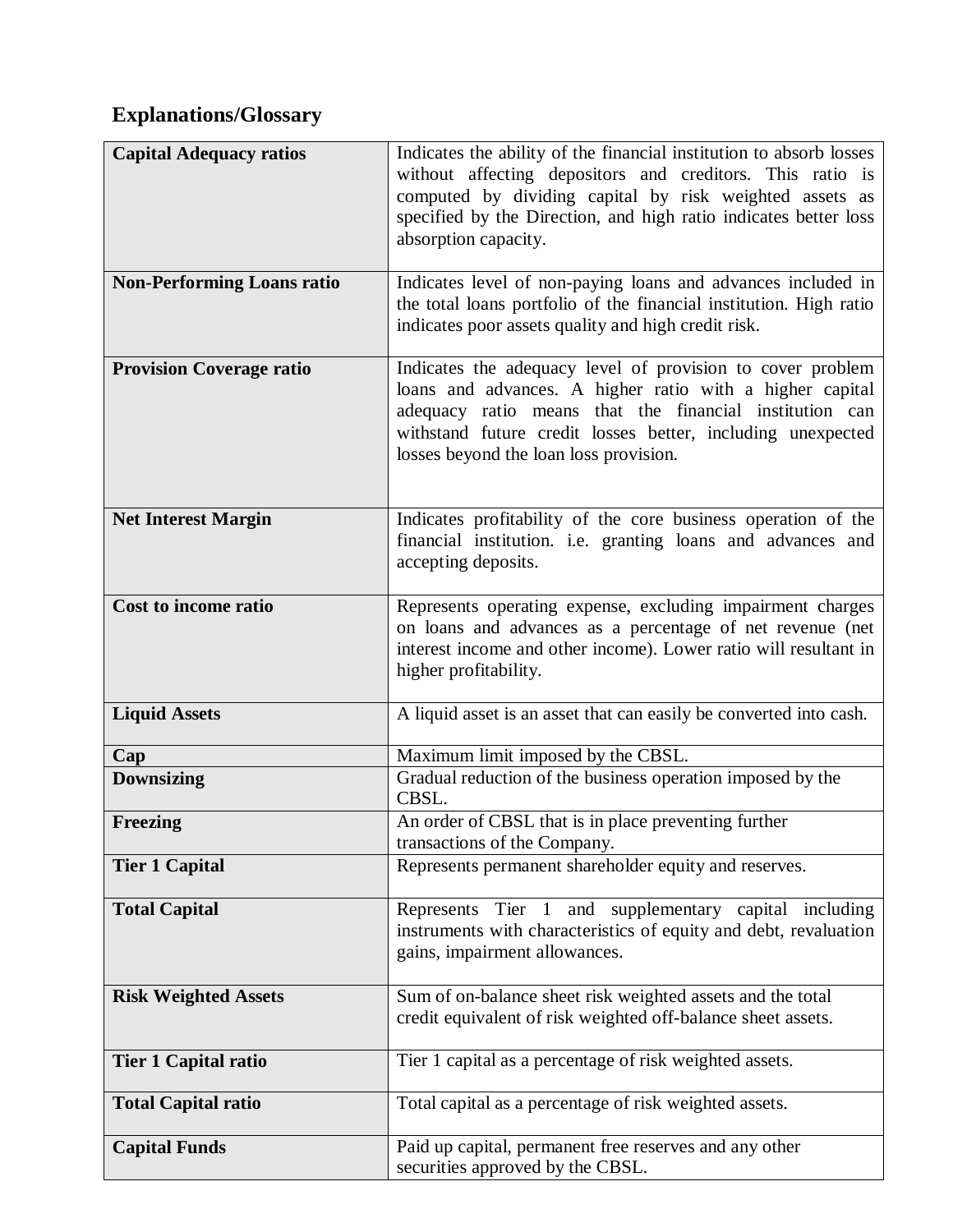| <b>Non-Performing Loan</b> | A loan in which the borrower has defaulted and hasn't made<br>scheduled payments of principal or and / interest as per the<br>stipulated guidelines issued by CBSL. |
|----------------------------|---------------------------------------------------------------------------------------------------------------------------------------------------------------------|
| <b>Net Interest Margin</b> | Annualized net interest income (interest income less interest<br>expenses) as a percentage of total net assets (as at end of<br>period).                            |
| <b>Return on Assets</b>    | Annualized profit before tax as a percentage of total net assets<br>(as at end of period).                                                                          |
| <b>Return on Equity</b>    | Annualized profit after tax as a percentage of total capital (as at<br>end of period).                                                                              |
| <b>External Funds</b>      | Includes only deposits and borrowings.                                                                                                                              |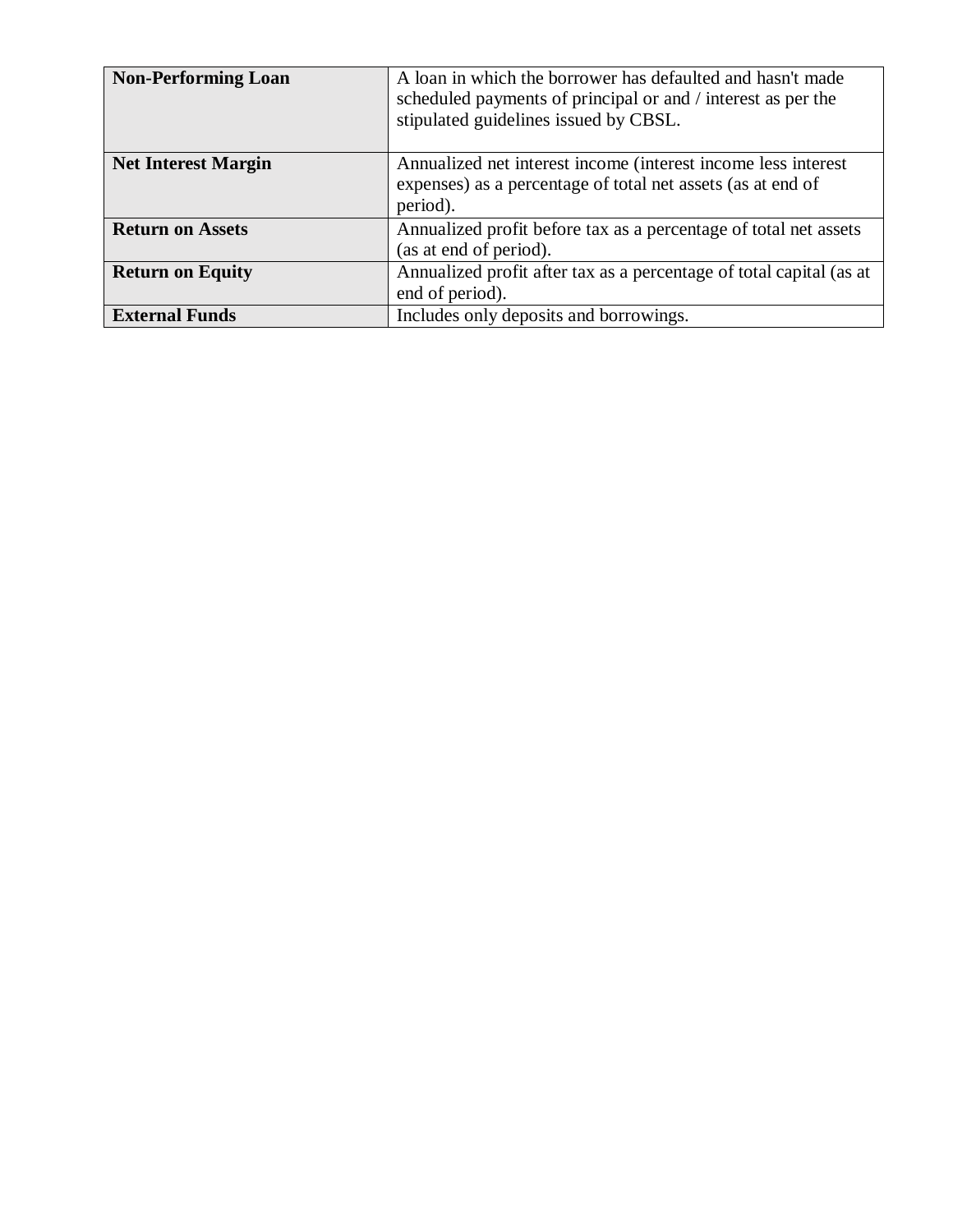# සියපත ෆිනෑන්ස් පීඑල්සී

2011 අංක 42 මූලූ වනපාර පනතෙහි 29(5) කොටසට අනුකූලව සිදු කරන මූලූ පුකාශනය

|                                   | වර්තමාන කාලපරිච්ඡේදය                                  | පසුගිය කාලපරිච්ඡේදය                                   |
|-----------------------------------|-------------------------------------------------------|-------------------------------------------------------|
|                                   | 01.01.2021 BVD<br>31.12.2021 දක්වා<br>(Bondges) gratt | 01.012020 80<br>31.12.2020 தமில்<br><b>Bashac pro</b> |
| පොලී පාදායම                       | 6,786,436                                             | 6.814.216                                             |
| පොලී වියදම                        | (2.813.728)                                           | (3,856,315)                                           |
| ශුද්ධ පොලී ආදාගම                  | 3.972.708                                             | 2.957.901                                             |
| වෙනත් ආදායම්                      | 1,360,895                                             | 765,479                                               |
| වෙළඳ සටයුතු වලින් ලද ලාභය/(අලාභය) |                                                       |                                                       |
| මෙහෙයම් වියදම් (සාතිකරණ රතිත)     | (1.789.998)                                           | (1,462,546)                                           |
| නාහිකරණය                          | (1.618, 176)                                          | (1,356,264)                                           |
| බදු පෙර ලාභය                      | 1,925,429                                             | 904.570                                               |
| бx.                               | (830, 886)                                            | (495, 079)                                            |
| බදු පසු ලාභය                      | 1.094.543                                             | 409.491                                               |

| දෙසැම්බර් 31 දිනට පුධාන මුලය දත්ත             |                                            | ශී සංකා රුපියක් දහස් වඩිත්            |  |  |
|-----------------------------------------------|--------------------------------------------|---------------------------------------|--|--|
|                                               | 2021 ecmo850 31 cmO<br>(Exerteristic care) | 2020 occu8600 31 cmO<br>(Bakterg gut) |  |  |
| தெள்ளி                                        |                                            |                                       |  |  |
| මදාර සහ බැංක ශේෂ                              | 250,277                                    | 292.036                               |  |  |
| සම්මන්ධිත පාර්ශවයන්ගෙන් ඇතිය යුත              | 3,976                                      | 5.600                                 |  |  |
| ණය (සම්බන්ධිත පාර්ශවයන්ගෙන් ඇඹිය යුතු ණය නැර) | 39.404.388                                 | 38.611.280                            |  |  |
| හිමිකම් පාන්ධන ආයෝජන                          | 56                                         | 56                                    |  |  |
| දේපළ, පිරියත හා උපකරණ                         | 1.992.215                                  | 1,353,815                             |  |  |
| වෙනත් වස්සම්                                  | 1.099.336                                  | 1,288,873                             |  |  |
| මුළු වන්නම්                                   | 42.750.248                                 | 41,551,660                            |  |  |
| වගකිම්                                        |                                            |                                       |  |  |
| බැංකුවහට ගෙවිය යුතු                           | 7.872.161                                  | 8.037.211                             |  |  |
| සම්බන්ධිත පාර්ශවයන්ට ගෙවිය යුතු               | 3.129.004                                  | 2.974.555                             |  |  |
| ගතදෙනකරුවන්ගේ නැන්පත                          | 17, 114, 923                               | 17,279.614                            |  |  |
| වෙනත් ආය ගැනීම්                               | 6.267.615                                  | 6,288,476                             |  |  |
| වෙනත් බැරකම්                                  | 2.140.451                                  | 1,845,839                             |  |  |
| මුළු වගකීම්                                   | 36.524.154                                 | 36.425.695                            |  |  |
| 幻想の場                                          |                                            |                                       |  |  |
| පුකාශීත පාන්ධනය                               | 2,346,095                                  | 1,522,881                             |  |  |
| කොටස් වෙන්තිරීම සඳහා ඇති කොටස් අයදම් කළ මදළු  |                                            | 700.000                               |  |  |
| වහවස්ථාපිත සංවිත අරමුදල                       | 240,000                                    | 185,000                               |  |  |
| රඳවාගත් ඉපැයුම්                               | 3,515,495                                  | 2,600.133                             |  |  |
| වෙනත් සංචිත                                   | 124,504                                    | 117.951                               |  |  |
| පිළු හිමිකම්                                  | 6.226.094                                  | 5,125,965                             |  |  |
| මුළු වගකීම් හා හිමිකම්                        | 42.750.248                                 | 41,551,660                            |  |  |
| කොටසකට ශුද්ධ වත්කම් (රු.)                     | 67.69                                      | 67.26                                 |  |  |

|                                                                            |        | 2021 sens@@b 31 8mO | 2020 acm: B&b 31 8mD |         |
|----------------------------------------------------------------------------|--------|---------------------|----------------------|---------|
| ඇයිතම                                                                      | පැවසය  | තථය                 | පවතන                 | තථය     |
| නියාමන පාත්ධන පුමාණාත්මකතාවය (%)                                           |        |                     |                      |         |
| 1 වන ස්ථරයේ පාන්ධන පමානාත්මකතා අනපාතය                                      | 7.00%  | 14.74%              | 6.50%                | 9.77%   |
| මළු පාන්ධන පුමාමාත්මකතා අනුපාතය                                            | 11.00% | 21.36%              | 10.50%               | 14.18%  |
| අරමැල් පාන්ධනයට සැන්පතු චනකීම් අනපාතය                                      | 10.00% | 58.88%              | 10.00%               | 37.59%  |
| ණය කළඹේ ගුණාත්මකතාවය (%)                                                   |        |                     |                      |         |
| දාප අකීය නැය අනපාතය                                                        |        | 16.30%              |                      | 18.07%  |
| ශුද්ධ අතීය ima අනුපාතය                                                     |        | 4.47%               |                      | 5.98%   |
| ලද්ධ අතිය නයට මුදික පුාත්ධන අනුපාතය                                        |        | 31.11%              |                      | 47.93%  |
| වෙන්කිරීම් ආවරණ අනුපාතය                                                    |        | 56.55%              |                      | 51.45%  |
| @ාභදායිත්වය (%)                                                            |        |                     |                      |         |
| ශ්රීධ පොඩි ආත්තිකය                                                         |        | 9.29%               |                      | 7.12%   |
| වත්කම් මත පතිදාහ                                                           |        | 4.50%               |                      | 2.18%   |
| හිමියම් මග පුතිලාභ                                                         |        | 17.58%              |                      | 7.99%   |
| ආදායම් මත පිරිවැය අනපාතය                                                   |        | 33.56%              |                      | 39.28%  |
| දුවශීලතාවය (%)                                                             |        |                     |                      |         |
| පවතින දඩමිල වත්කම්වලට දඩමිල වත්කම් අවශාශා අනපාතය<br>(ex58) Expected 100%). |        | 133.88%             |                      | 152.62% |
| දවශීල වත්කම්වලට මාතිර අරමුදල් අනුපාතය                                      |        | 8.24%               |                      | 5.58%   |
| නාමික කොරතරු                                                               |        |                     |                      |         |
| രാമു രമ്പന                                                                 |        | 40                  |                      | 40      |
| බාහිර ගාය ශේණිය (ෆිච් ශේණිගත කිරීම)                                        |        | A(Ika)              |                      | A(lka)  |
| නියාමන අධිකාරියක් විසින් පසුගිය මාස 6 තුළ පනවා ඇති දඩ                      |        |                     |                      |         |
| පමාණය (රුපියල් මිලියන)                                                     |        | expe easeD          |                      |         |

**සහතික කිරීම**<br>සියපත ෆිගහේස් පිඑළ්සී හි කළමනාකාර අධ්යයනෙ, මුළය පුධානී සහ අනුකුළතා පුධානී වන අප විසින් සාමූනිකව<br>පහතින් සහතික කර ඇති පරිදි,

(අ) - ඉහත පුකාශයන් මු ලංකා මහ බැංකුව විසින් නියම කර ඇති ආකාතියට හා අර්ථ දැක්වීම් වලට අනුකූලව<br>- සතස් කර ඇත;

(ආ) සියපත ෆිහණ්ස් පිඵළයි විසින් ඉදිරිපත් කරනු ළඹන පුකාශනවළ අන්තර්නක සොරතුරු විනමනය කළ<br>කොරතුරු ළෙස සඳහන් නොවන්නේ නම් විනමානය නොකළ තොරතුරු ළෙස සළකනු ළැබේ.

(අන්සන් කළේ)<br>ආනන්ද සෙනෙව්රත්න<br>කළමනාකාර අධෘතෂක<br>2022 පෙබරවාරි 11

(අත්සන් කළේ)<br>රුවන් වන්නිආරච්චි<br>මූල¤ පුධානි<br>2022 පෙබරවාරි 11

(අත්සන් කළේ)<br>මහිකා රාජකරුණා<br>අනුකුලතා පුධානී<br>2022 පෙබරවාරි 11

### **INDEPENDENT AUDITORS' REPORT**

|                                                                                                                                                                                                                                                                                                                                                                                                                                                                                                                                                                                                                                                                                                                                                                                                                                                                                                                                                                                                                                                                                                                                                                                                                                                                                                                                                                                                                                                                                                                                                          | Key audit matter                                                                                                                                                                                                                                                                                                                                                                                                                                                                                                                                                                                                                                                                                                                                                                                                                                                                                                                                                                                                                                                                                                                                                                                                                                                                                                | How our audit addressed the key audit matter                                                                                                                                                                                                                                                                                                                                                                                                                                                                                                                                                                                                                                                                                                                                                                                                                                                                                                                                                                                                                                                                                                                                                                                                                                                                                                                                                                                                                                                                                                                                                                                                                                                                                                                                                                                                                                                                                                                                                                                                                                                                                                                                                                          | Other information included in the 2021 Annual Report<br>Management is responsible for the other information. The other                                                                                                                                                                                                                                                                                                                                                                                                                                                                                                                                                                                                                                                                                                                                                                                                                                                                                                                                                                                                                                                                                                                                                                                                                                                                                                                                                                                                                                                                                                                                                                                                                                                                                                                                                                                                                                                                                                                                       | 2. Obtain an understanding of internal control relevant to the audit<br>in order to design audit procedures that are appropriate in the                                                                                                                                                                                                                                                                                                                                                                                                                                                                                                                                                                                                                                                                                                                                                                                                                                                                                                                                                                                                                                                                                                                                                                                                                                                                                                                                                                                                                                                                                                                                                                                                                                                                                                                                                                                                                                                                                                                                                                                                                                                                                 |
|----------------------------------------------------------------------------------------------------------------------------------------------------------------------------------------------------------------------------------------------------------------------------------------------------------------------------------------------------------------------------------------------------------------------------------------------------------------------------------------------------------------------------------------------------------------------------------------------------------------------------------------------------------------------------------------------------------------------------------------------------------------------------------------------------------------------------------------------------------------------------------------------------------------------------------------------------------------------------------------------------------------------------------------------------------------------------------------------------------------------------------------------------------------------------------------------------------------------------------------------------------------------------------------------------------------------------------------------------------------------------------------------------------------------------------------------------------------------------------------------------------------------------------------------------------|-----------------------------------------------------------------------------------------------------------------------------------------------------------------------------------------------------------------------------------------------------------------------------------------------------------------------------------------------------------------------------------------------------------------------------------------------------------------------------------------------------------------------------------------------------------------------------------------------------------------------------------------------------------------------------------------------------------------------------------------------------------------------------------------------------------------------------------------------------------------------------------------------------------------------------------------------------------------------------------------------------------------------------------------------------------------------------------------------------------------------------------------------------------------------------------------------------------------------------------------------------------------------------------------------------------------|-----------------------------------------------------------------------------------------------------------------------------------------------------------------------------------------------------------------------------------------------------------------------------------------------------------------------------------------------------------------------------------------------------------------------------------------------------------------------------------------------------------------------------------------------------------------------------------------------------------------------------------------------------------------------------------------------------------------------------------------------------------------------------------------------------------------------------------------------------------------------------------------------------------------------------------------------------------------------------------------------------------------------------------------------------------------------------------------------------------------------------------------------------------------------------------------------------------------------------------------------------------------------------------------------------------------------------------------------------------------------------------------------------------------------------------------------------------------------------------------------------------------------------------------------------------------------------------------------------------------------------------------------------------------------------------------------------------------------------------------------------------------------------------------------------------------------------------------------------------------------------------------------------------------------------------------------------------------------------------------------------------------------------------------------------------------------------------------------------------------------------------------------------------------------------------------------------------------------|--------------------------------------------------------------------------------------------------------------------------------------------------------------------------------------------------------------------------------------------------------------------------------------------------------------------------------------------------------------------------------------------------------------------------------------------------------------------------------------------------------------------------------------------------------------------------------------------------------------------------------------------------------------------------------------------------------------------------------------------------------------------------------------------------------------------------------------------------------------------------------------------------------------------------------------------------------------------------------------------------------------------------------------------------------------------------------------------------------------------------------------------------------------------------------------------------------------------------------------------------------------------------------------------------------------------------------------------------------------------------------------------------------------------------------------------------------------------------------------------------------------------------------------------------------------------------------------------------------------------------------------------------------------------------------------------------------------------------------------------------------------------------------------------------------------------------------------------------------------------------------------------------------------------------------------------------------------------------------------------------------------------------------------------------------------|-------------------------------------------------------------------------------------------------------------------------------------------------------------------------------------------------------------------------------------------------------------------------------------------------------------------------------------------------------------------------------------------------------------------------------------------------------------------------------------------------------------------------------------------------------------------------------------------------------------------------------------------------------------------------------------------------------------------------------------------------------------------------------------------------------------------------------------------------------------------------------------------------------------------------------------------------------------------------------------------------------------------------------------------------------------------------------------------------------------------------------------------------------------------------------------------------------------------------------------------------------------------------------------------------------------------------------------------------------------------------------------------------------------------------------------------------------------------------------------------------------------------------------------------------------------------------------------------------------------------------------------------------------------------------------------------------------------------------------------------------------------------------------------------------------------------------------------------------------------------------------------------------------------------------------------------------------------------------------------------------------------------------------------------------------------------------------------------------------------------------------------------------------------------------------------------------------------------------|
| Building a better<br>bhow pnikhow<br><b>HMAJKIRIDM</b><br>NDEPENOENT AUDITORS' REPORT<br>TO THE SHAREHOLDERS OF SIXAPATHA FINANCE PLC.<br>Report on the audit of the financial statements.<br>Opinion<br>We have audited the financial statements of Syapatha Finance PLC<br>The Company's which comprise the statisticated financial position signi-<br>31 December 2021, income statement the statement of comprehensive<br>moonse, statement of changes in equity and statement of cash flows for<br>the year then ended, and notes to the financial statements. including a<br>summany of a configure appointment policies.<br>In our opinion. the accompanying Enancial statements gives a true and<br>fair view of the financial position of the Company as at 31 December<br>2021, and of its financial performance and its cost flows for the year then<br>anded in accordance with Sri Lanka Accounting Standards<br>Basis for coin on<br>We conducted our audit in accordance with Sri Lanka Auditoro Standards<br>(SLAUSSL Our responsibilities under those standards are further<br>described in the Auditor's responsibilities for the audit of the financial<br>statements section of our report. We are independent of the Company in<br>accordance with the Code of Ethics issued by CA Sri Lanks (Code of<br>Etxical and we have fulfilled our other afficed responsibilities in<br>accordance with the Code of Ethics. We believe that the audit evidence<br>we have obtained is sufficient and accropriate to provide a besis for our | Provision for credit impairment on financial assets carried at<br>amortised cost<br>Provision for credit impairment on financial assets certifial at<br>amortised cost as stated in Note 45.4.1 is determined by<br>management in accordance with the accounting policies described<br>in Nato 3.1 R<br>This was a key audit matter due to:<br>. materiality of the recorted provision for credit impairment which<br>involved complex catculations; and<br>· degree of management judgement, significance of assumptions<br>and level of estimation ancertainty associated with its measurement<br>Key areas of significant judgements, extimates and assumptions<br>used by management in the assessment of the provision for credit<br>impointment included the following:<br>· management overlays to incorporate the probable ongoing<br>impacts of CGMD-19 and related industry responses such as<br>government stimulus packages and debt moratorium reliaf<br>measures granted by the company;<br>the incorporation of forward-looking information to reflect current<br>and anticipated future external factors, including judgments<br>related to the ongoing impact of COVID-19, both in the multiple.<br>economic scenarios and the probability weighting determined for<br>each of these sconarios | We assessed the alignment of the company's provision for credit impairment computations and<br>underlying resthadatopy including consideration of CONTE 19 impacts and related inclusivy<br>responses with its accounting policies, isseed on the best available information up to the date of our<br>report. Our audit procedures included amongst others the following:<br>· We exampled the design, implementation and operating effectiveness of controls over<br>estimation of impairment, which included assessing the level of dversiont, review and approval.<br>of provision for credit impairment policies and procedures by the Board and management<br>. We checked the completeness and accuracy of the underlying data used in the integrment<br>computation by sgreeing details to relevant source documents and accounting records of the<br>company. We also checked the underlying calculations.<br>. In addition to the above, the following procedures were performed:<br>· For loans and advances assessed on an inclividual basis for impairment.<br>- We assessed the reasonableness and timelness of Management's internal assessments<br>of shedit quality based on the borower's particular circumstances<br>- We make the trasonable ress of key inputs used in the provision for credit impairment.<br>made with particular focus on the ongoing impact of COVID-19. Such exaluations were<br>carried out considering value and timing of cash flow forecasts, elevated risk industries.<br>status of recovery action and collaboral values<br>· For financial assets assessed on a collective basis for impairment:<br>. We tested the key calculations used in the provision for credit inspairment.<br>. We assessed whether ludgements, estimates and assumptions used by the Management<br>in the underlichg methodology and the management queliavs were reasonable. Our<br>lasting included exalizating the necessablement of forward-tooking information used.<br>economic scenarios considered and probability vieighting assigned to each of those<br><b>SOFTENIOS</b><br>. We assessed the adequacy of the related financial atstament disclosures set out in notes.<br>40.4.1 | information comprises the Company's 2021 annual report is expected<br>to be made available to us after the date of this auditor's report.<br>Our coinion on the financial statements does not cover the other<br>information and we will not supraiss any form of assurance condusion<br>thesson:<br>In connection with our audit of the financial statements, cur-<br>responsibility is to read the other information identified above when it.<br>becomes available and, in doing on, consider whether the other<br>information is materially inconsistent with the Engricial statements or<br>our knywledge cirtained in the audit, or otherwise appears in he<br>materially misstated.<br>Responsibilities of menagement and those charged with<br>governance for the financial statements<br>Management is nespensible for the preparation of financial statements<br>that give a true and tair view in accordance with Sri Lanka Accounting<br>Stendards, and for such internal control as management diatermines in<br>necessary to enable the preparation of financial statements that are<br>feasily per material missibile mont, whether due to fraud or error.<br>In proparing the financial statements, management is responsible for<br>assessing the Company's ability to continue as a going concern.<br>disclosing, as applicable, realters related to going concern and using<br>the going concern basis of appointing unless management either<br>intends to liquidate the Corrolany or to ossee operations, or has no<br>realistic attempt we trut to do so.<br>Those charged with sovemance are responsible for overseeing the<br>Company's financial reporting process.<br>Auditor's responsibilities for the audit of the financial statements<br>Our objectives are to obtain reasonable assurance about whether the<br>financial statements as a whole are free from material misstatement.<br>whether due to fraud or error, and to issue an auditor's report that<br>indudes our coinion. Reasonable assurance is a frigh level of | circumstances, but not for the purpose of expressing an opinion<br>an the effectiveness of the Company's internal controls.<br>3 Exaluate the appropriatement of accounting policies used and<br>the reasonableness of accounting estimates and related<br>disclosures made by resnagament.<br>4. Conclude on the appropriateness of management's use of the<br>going concern basis of accounting and, based on the audit<br>evidence oblained, whether a material uncertainty exists related<br>to events or conditions that may cast significant doubt on the<br>Company's ability to continue as a going concern. If we<br>conclude that a material uncertainty exists, we are required to<br>draw attention in our auditor's report to the related disclosures in<br>the financial atstements or, if such diaclosures are inscienable<br>to modify our cerition. Our conclusions are based on the audit<br>evidence obtained up to the date of our auditor's report.<br>However, future events or conditions may cause the Company<br>to cease to continue as a point concern.<br>5. Exaluate the overall presentation, structure and content of the<br>financial statements, including the disclosures, and whether the<br>financial statements represent the underlying transactions and<br>events in a manner that achieves for presentation.<br>We communicate with those charged with governance regarding<br>among other markets, the planned scope and funing of the audit and<br>idgelficant audit findings, including sny algnificant deficiencies in<br>internal control that we identify during our said!<br>We also provide those charged with governance with a statement that<br>we have compled with efficel requirements in accordance with the<br>Coda of Ethics recenting independence, and to communicate with<br>there all relationships and other matters that max reasonably be<br>thought to been on our independence, and where applicable, related<br>safeguards<br>From the maillans communicated with those changed with governance<br>we determine those matters that were of most significance in the audit<br>of the financial statements of the current period and are therefore the |
| opinos.<br>Key audit restters<br>Key audit matters are those matters that, in our professional judgmant.<br>were of most significance in the audit of the financial statements of the<br>Situation of the matters with a crew and the contact boing to end<br>of the financial statements as a whole, and in forming our opinion<br>thereon, and we do not provide a separate opinion on thase matters. For<br>help might be settled it as tup world noting cost is of test down down<br>is provided in that context.<br>We have fulfilled the responsibilities described in the Auditor's<br>responsibilities for the partit of the Enancial statements section of our<br>report, including in relation to these matters. Accordingly, cur audit.<br>ncluded the performance of procedures designed to respond to our<br>iconomic of the risks of motors in second of the frances.<br>statements. The results of our such procedures, including the<br>procedures performed to address the matters below, provide the beals<br>for our audit opinion on the accompanying financial statements.                                                                                                                                                                                                                                                                                                                                                                                                                                                          | Information Technology (IT) systems and controls over<br>financial reporting<br>Asignificant part of the clent's financial niporting process is primarily<br>reliant complete iT systems with automated processes and internal<br>controls. Forther, key financial statement disclosures are crecared<br>using data and regorts generated by IT systems, that are correlled<br>and formulated with the use of spreadsheets.<br>Accordingly, IT systems and related internal controls over financial<br>reporting was considered a key pudit matter.                                                                                                                                                                                                                                                                                                                                                                                                                                                                                                                                                                                                                                                                                                                                                             | Our audit procedures included the following:<br>- We obtained an understanding of the internal control environment of the processes relating to<br>financial reporting and related disclosures.<br>We identified and test checked relevant controls of livey iT systems related to the Company's<br>financial reporting process.<br>We involved our internal specialized resources to evaluate the design and operating<br>effectiveness of IT controls, including those related to user access and change management<br>- We checked way seurce data of the reports used to generate key disclosures for ecourers and<br>completeness, including review of the general ledger reconciliations.<br>- We also obtained a high-level understanding, primarily through inquiry, of the sybersecurity<br>risks affecting the company and the actions taken to address these risks. Further, we checked<br>changes if any have been reade to security monitoring propedures, given the increase in<br>reitote warkers including the client's monitoring on reinate workers activities.                                                                                                                                                                                                                                                                                                                                                                                                                                                                                                                                                                                                                                                                                                                                                                                                                                                                                                                                                                                                                                                                                                                                     | accordance with SLAsSs will always delect a material misstatement.<br>when it ealsts. Misstalements can arise from haud or error and are<br>considered material if, individually or in the appropriate. They could<br>reasonably be expected to influence the economic decisions of users<br>takes on the twen of those financial statements.<br>As part of an audit in accordance with SLAUSs, we coordise<br>professional judgment and maintain professional skepticism<br>throughout the audit. We also<br>1. identify and assess the risks of material mississtement of the<br>financial sizebments, whether due to fraud or entit, design and<br>perform sudit procedures responsive to those risks, and obtain<br>partit evidence that is sufficient and appropriate to provide a<br>basis for our opinion. The risk of not detecting a material<br>misstatement resulting from fraud is higher than for one<br>resulting from error, as fraud may involve collusion, forgery,<br>intentional omissions, misrepresentations, or the overnite of<br>Internal control                                                                                                                                                                                                                                                                                                                                                                                                                                                                                                                                                                                                                                                                                                                                                                                                                                                                                                                                                                                    | key sucil motters. We describe these matters in our auditor's report<br>unless law or regulation preducies public disclosure about the matter or<br>when, in extremely rare circumstances, we determine that a matter<br>should not be communicated in our report because the athene<br>contequences of doing so yould reasonably be expected to outweight<br>the public internation of to of such communication.<br>Report on Other Legal and Repulsiony Repulvements<br>As required by section 163 (2) of the Companies Act No. 07 of 2007, we<br>have obtained all the information and explanations that were required<br>for the qudit and, its for as appears from our examination, proper<br>accounting records have boar locatily the Company.<br>CA Sri Lanks membership number of the engagement partner<br>responsible for signing this independent auditor's report is 1884.<br>any<br>11 Fabruary 2022<br>Colombo                                                                                                                                                                                                                                                                                                                                                                                                                                                                                                                                                                                                                                                                                                                                                                                                                                                                                                                                                                                                                                                                                                                                                                                                                                                                                           |

# පායා. 111. සංගල වසාගාවකාසය පටහර, පසාළග ව.<br>සුරකථන: 011.7605605 ඊරමිලි: info@siyapatha.lk<br>සමගම් ලිගාපදිංචි අංකය. PB 917 PQ<br>සංස්ථාපීත දිනය - 2005 මාර්තු 3

2011 අංක 42 දරන මූලෂ වානපර පනතට අනුව ලී ලංකා මහ බැංකුරව්<br>මුදල මණාවලය විකිනී ගලාපාල ග

œ, Siyapatha Finance Siyapatha Finance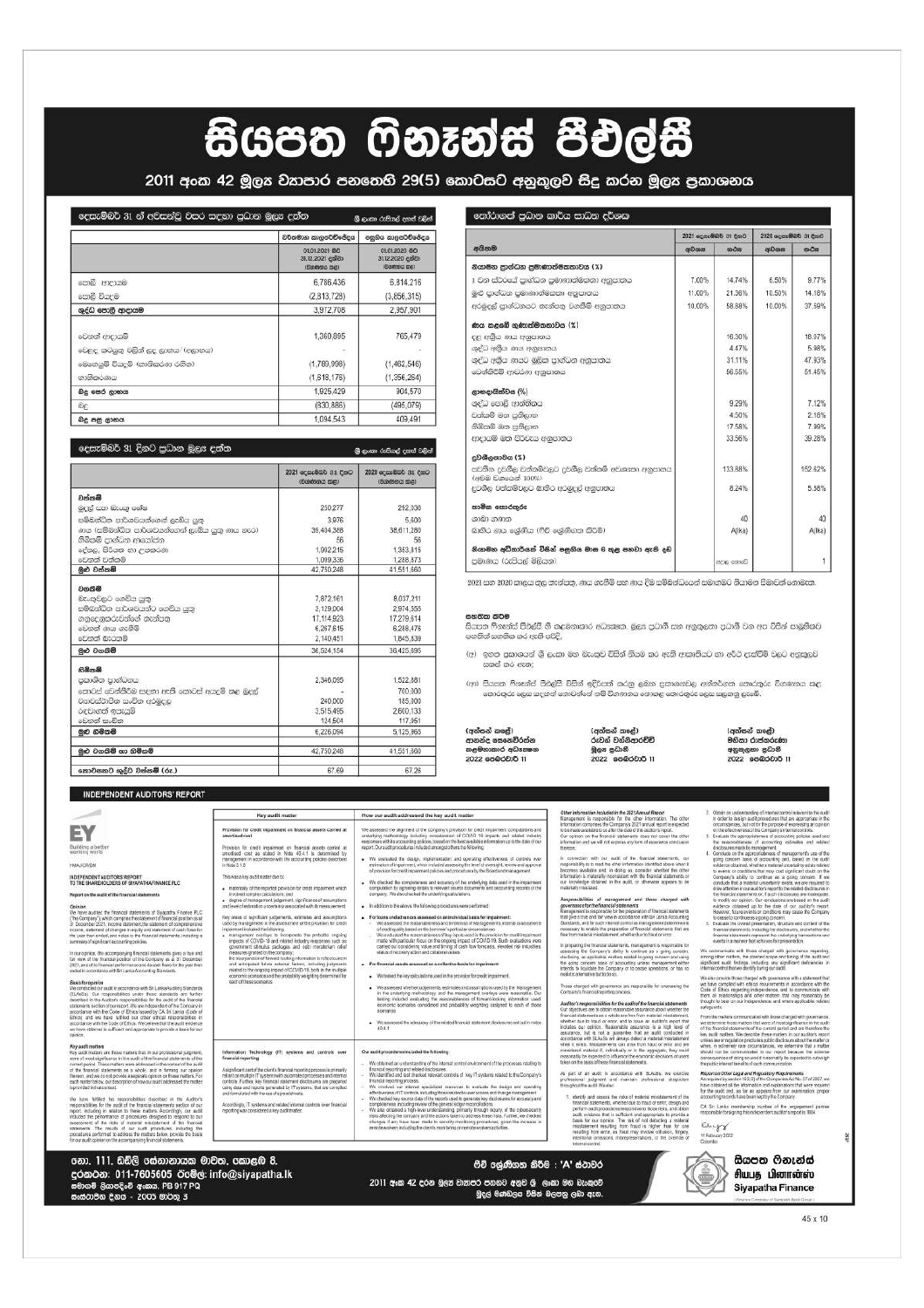# පැෙැදිලි කිරීේ/වචනාවලිය

| පාග්ධන පුමාණාත්මකතා | මෙමහින් තැන්පතුකරුවන්ට සහ ණය හිමියන්ට බලපෑමක් නොමැතිව           |
|---------------------|-----------------------------------------------------------------|
| අවශානා අනුපාත       | අලාභ අවශෝෂණය කර ගැනීමට මූලා ආයතනයට ඇති හැකියාව                  |
|                     | පෙන්නුම් කරයි. මෙම අනුපාතය ගණනය කරනු ලබන්නේ ශී ලංකා මහා         |
|                     | බැංකුව විසින් නිකුත් කර ඇති විධානයේ නියම කර ඇති පරිදි පුාග්ධනය, |
|                     | අවදානම් මත බර තැබූ වත්කම් වලින් බෙදීමෙනි. ආයතනයේ පුාග්ධන        |
|                     | පුමාණාත්මක අවශානා අනුපාත ඉහළ අගයක් දරයි නම්, එම ආයතනයේ          |
|                     | පාඩු දැරීමේ හැකියාව ඉහළ බව මෙමහින් පෙන්නුම් කරයි.               |
| අකීය ණය අනුපාතය     | මූලා ආයතනයේ සමස්ත ණය කළඹෙහි ඇතුලත්ව ඇති නොගෙවු ණය සහ            |
|                     | අත්තිකාරම්වල අනුපාතය පෙන්නුම් කරයි. මෙම අනුපාතය ඉහළ අගයක්       |
|                     | පැවතීමෙන් වත්කම්වල පවතින දූර්වලතාවය සහ ඉහළ ණය අවදානම            |
|                     | <u>පෙන්නු</u> ම් කරයි.                                          |
| වෙන්කිරීම් ආවරණ     | නැවත ගෙවීමේ ගැටලු පවතින ණය සහ අත්තිකාරම් ආවරණය කිරීම සඳහා       |
| අනුපාතය             | ආයතනය මහින් සිදු කර ඇති වෙන්කිරීම් වල පුමාණාත්මකතාවය මෙමගින්    |
|                     | නිරූපණය කරයි. මෙම අනුපාතයේ සහ පුාග්ධන පුමාණාත්මකතා අවශානා       |
|                     | අනුපාතයේ ඉහළ අගයන් පැවතීම යනු මූලා ආයතනයට ණය අලාභ ද             |
|                     | ඇතුළුව අනාගතයේ දී සිදුවන ණය පාඩුවලට වඩාත් හොඳින් ඔරොත්තු දිය    |
|                     | හැකි බවයි.                                                      |
| ශුද්ධ පොලී ආන්තිකය  | මූලා ආයතනයේ මූලික වාාපාර මෙහෙයුම් වල ලාභදායීත්වය මෙමහින්        |
|                     | පෙන්නුම් කරයි. එනම් ණය සහ අත්තිකාරම් ලබාදීම සහ තැන්පතු          |
|                     | බාරගැනීම                                                        |
| ආදායම් මත පිරිවැය   | හානිකරණ ගාස්තු රහිත මෙහෙයුම් වියදම, ශුද්ධ ආදායමේ (ශුද්ධ පොලී    |
| අනුපාතය             | ආදායම සහ වෙනත් ආදායම්) පුතිශතයක් ලෙස. මෙම අනුපාතය අඩු           |
|                     | අගයක් පැවතිම ඉහළ ලාහාදයීත්වයකට හේතු වේ.                         |
| දුවශීල වත්කම්       | දුවශීල වත්කම් යනු කෙටි කාල සීමාවකදි පහසුවෙන් මුදල්<br>බවට       |
|                     | පරිවර්තනය කල හැකි වත්කම් වේ.                                    |
| සීමාවන්             | ශී ලංකා මහ බැංකුව විසින් නියම කරන ලද උපරිම සීමාවන් වේ.          |
| අඩු කිරීම           | ශි ලංකා මහ බැංකුව විසින් පනවන ලද විධානවලට අනුකූලව අදාළ වාහපාර   |
|                     | මෙහෙයුම් අඩු කිරීම.                                             |
| අත්හිටුවීම්         | ශීූ ලංකා මහ බැංකුවේ නියෝග මත මුදල් සමාගමේ අදාළ ගනුදෙනු          |
|                     | අත්හිටුවීම                                                      |
| පළමු ස්ථරයේ පාග්ධනය | කොටස් හිමියන්ගේ ස්ථිර කොටස් සහ ස්ථිර සංචිත මෙමගින් නිරූපණය      |
|                     | කරයි                                                            |
| සමස්ත පුාග්ධනය      | පළමු ස්ථරයේ පුාග්ධනය සහ අතිරේක පුාග්ධනය (හිමිකම් පුාග්ධනය සහ    |
|                     | ණයවල විවිධ ස්වරූපයන් සහිත උපකරණ, පුතාහගණනය ලාභ, හානිකරණ         |
|                     | දීමනා වැනි අතිරේක පුාග්ධනයට ඇතුලත් වේ.                          |
| අවදානම් මත බර තැබූ  | ශේෂ පතුයේ සඳහන් අවදානම් මත බර තැබූ වත්කම් සහ මුළු ණය කළඹට       |
| වත්කම්              | සමාන අවදානම් මත බර තැබූ ශේෂ පනුයෙන් පරිබාහිර වත්කම් යන          |
|                     | ද්විත්වයේ එකතුව වේ.                                             |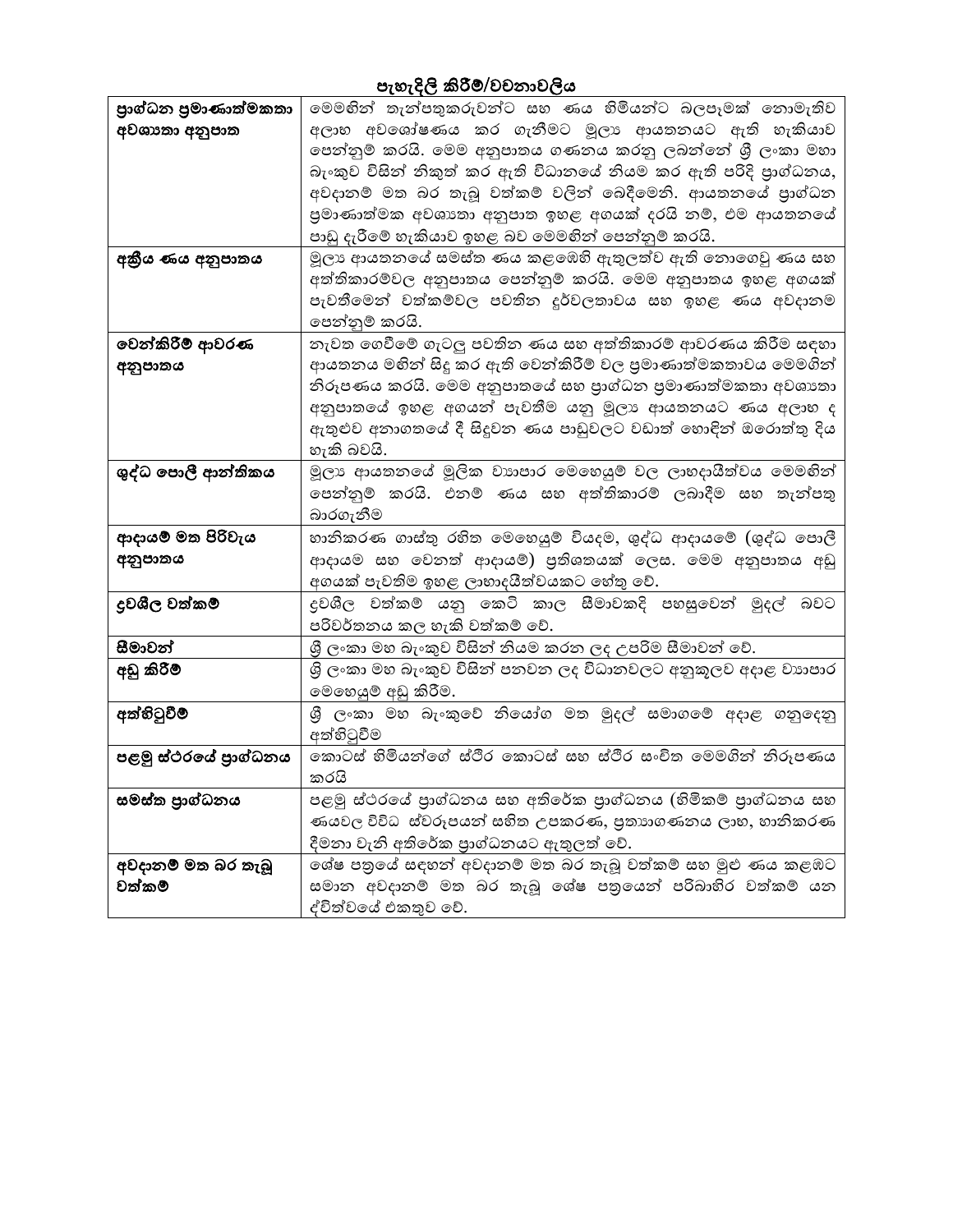| පළමු ස්ථර පුාග්ධන  | පළමු ස්ථර පාග්ධනය, අවදානම් මත බර තැබූ වත්කම් වල පුතිශතයක් ලෙස      |
|--------------------|--------------------------------------------------------------------|
| අනුපාතය            | නිරූපණය කිරීම                                                      |
| සමස්ත පුාග්ධන      | සමස්ත පාග්ධනය, අවදානම් මත බර තැබූ වත්කම් වල පුතිශතයක් ලෙස          |
| අනුපාතය            | නිරූපණය කිරීම                                                      |
| අරමුදල් පුාග්ධනය   | ගෙවන ලද පුාග්ධනය, ස්ථීර නිදහස් සංචිත සහ ශී ලංකා මහ බැංකුව විසින්   |
|                    | අනුමත කරන ලද වෙනත් සුරැකුම්පත්                                     |
| අකීය ණය            | ශී ලංකා මහ බැංකුව විසින් නිකුත් කරන ලද මාර්ගෝපදේශයන්ට අනුකූලව      |
|                    | ණයගැතියා විසින් ගිවිසුම් ගත පරිදි වාරිකයන්හි මුල් පාග්ධනය හෝ සහ    |
|                    | /පොළිය නියමිත පරිදි ගෙවා නොමැතිව පැහැර හැර ඇති ණය මුදලකි.          |
| ශුද්ධ පොලී ආන්තිකය | ඇස්තුමේන්තුගත වාර්ෂික ශුද්ධ පොලී ආදායම (පොලී ආදායමෙන් පොලී         |
|                    | වියදම අඩු කිරීමෙන් පසු) මුළු ශුද්ධ වත්කම් හි පුතිශතයක් ලෙස දැක්වේ. |
|                    | (කාල සීමාව අවසානයේ)                                                |
| වත්කම් මත පුතිලාභ  | බදූවලට පෙර ඇස්තුමේන්තුගත වාර්ෂික ලාභය මූළු ශුද්ධ වත්කම්වල          |
|                    | පුතිශතයක් ලෙස නිරූපණය වේ. (කාල සීමාව අවසානයේ)                      |
| හිමිකම් මත පුතිලාභ | බදූ පසු ඇස්තුමේන්තුගත වාර්ෂික ලාභය මුළු පුාග්ධනයේ පුතිශතයක් ලෙස    |
|                    | (කාල සීමාව අවසානයේ) නිරූපණය වේ                                     |
| බාහිර අරමුදල්      | තැන්පතු සහ ණය ගැනීම් පමණක් අන්තර්ගත වේ.                            |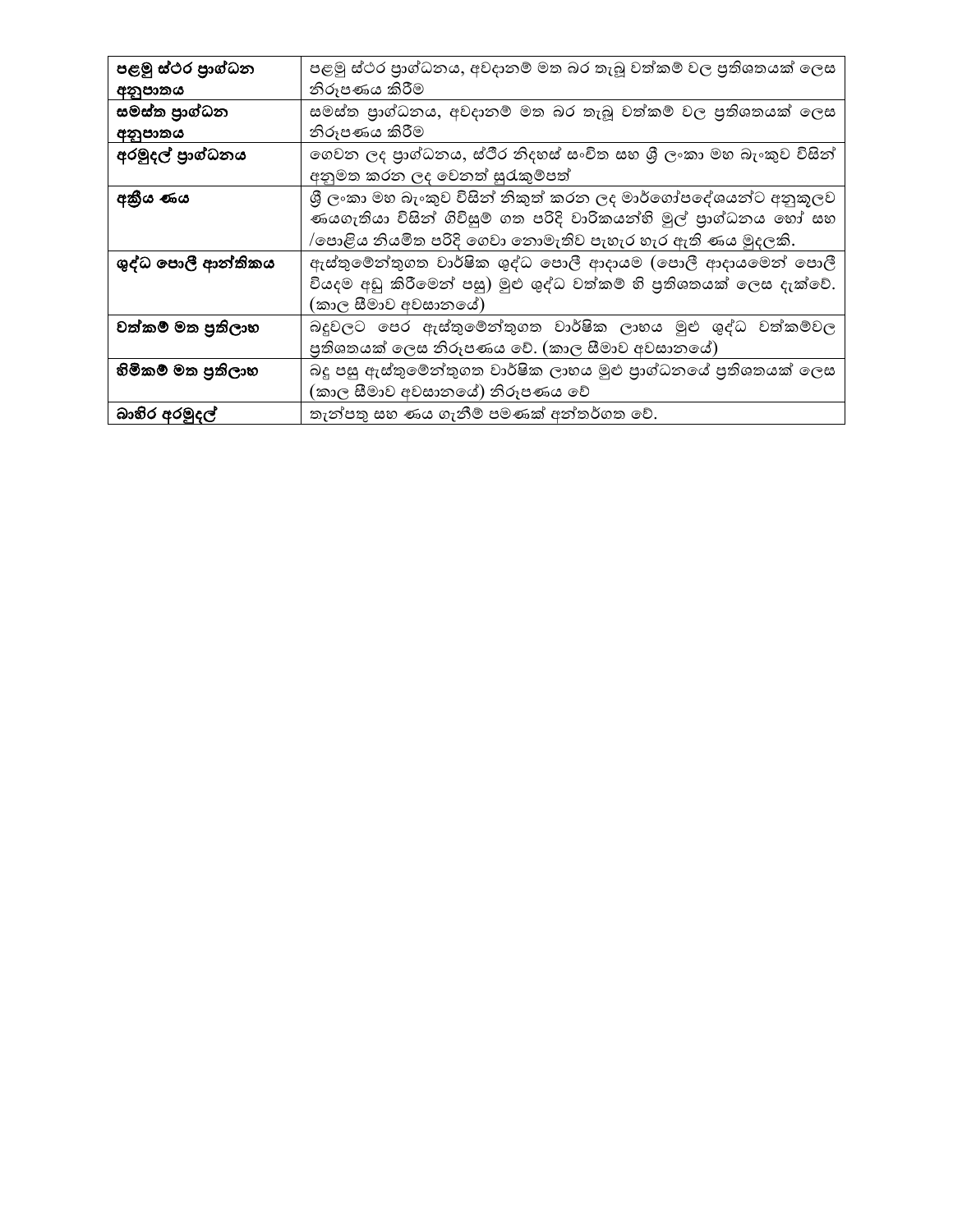# சியபத பினான்ஸ் பீஎல்சீ

# ் 2011 ஆம் ஆண்டின் நிதி வணிகச் சட்ட தில.42 இன் பிரிவு 29 (5) இன் அடிப்படையில் நிதிநிலை அறிக்கைகளை வெளியிடுதல்

|                                                         | நடைமுறை ஆண்டு                                                                   | முன்னைய ஆண்டு                                                                          |
|---------------------------------------------------------|---------------------------------------------------------------------------------|----------------------------------------------------------------------------------------|
|                                                         | 01.01.2021<br>இலிருந்து<br>31.12.2021 வரை<br><b>Tavanikamong</b><br>Gennann Leo | 01.01.2020<br>இலிருந்து<br>31.12.2020 வரை<br><b>CHARDED BURNTEEPING</b><br>Grimmium so |
| வட்டி வருமானம்                                          | 6,786,436                                                                       | 6,814,216                                                                              |
| வட்டிச் செலவு                                           | (2,813,728)                                                                     | (3,856,315)                                                                            |
| தேறிய வட்டி வருமானம்                                    | 3.972.708                                                                       | 2.957.901                                                                              |
| ஏனைப வருமானம்.                                          | 1,360,895                                                                       | 765,479                                                                                |
| லர்த்தகப்படுத்தல் நடவடிக்கைகளிலிருந்தான இலாபம்/(நட்டம்) |                                                                                 |                                                                                        |
| தொழிந்பாட்டு செலவினங்கள் (பெறுமதி இழப்பு நீங்கலாக)      | (1,789,998)                                                                     | (1,462,546)                                                                            |
| பெறுமதி இழப்பு                                          | (1,618,176)                                                                     | (1,356,264)                                                                            |
| வரிக்கு முன்னரான இலாபம்                                 | 1,925,429                                                                       | 904.570                                                                                |
| வரிகள்                                                  | (830, 886)                                                                      | (495.079)                                                                              |
| வரிக்கப் பின்னரான இலாபம்                                | 1,094,543                                                                       | 409,491                                                                                |

|                                                                                      | 31-120 million-2021<br>(domá ámúni)<br>Gaussian Laut | 31-டிசம்பர்-2020<br>(aussische)<br>GINGHARDUCA, IND |
|--------------------------------------------------------------------------------------|------------------------------------------------------|-----------------------------------------------------|
| சொத்துக்கள்                                                                          |                                                      |                                                     |
| காசு மற்றும் வங்கி மீதிகள்                                                           | 250,277                                              | 292.036                                             |
| தொடர்பான தரப்பினரிடமிருந்து வர வேண்டியவை                                             | 3.976                                                | 5,600                                               |
| கடன்கள் (தொடர்பான தரப்பினரிடமிருந்து வரவேண்டியவை நீங்கலாக)                           | 39,404,388                                           | 38.611,280                                          |
| பங்குரிமை மூலதனத்திலுள்ள முதலீடுகள்                                                  | 56                                                   | 56                                                  |
| சொத்துக்கள், பொறிகள் மற்றும் சாதனங்கள்                                               | 1,992,215                                            | 1,353,815                                           |
| ஏனைய சொத்துக்கள்                                                                     | 1.099.336                                            | 1,288,873                                           |
| மொத்தச் சொத்துக்கள்                                                                  | 42.750.248                                           | 41,551,660                                          |
| பொறுப்புக்கள்                                                                        |                                                      |                                                     |
| வங்கிகளுக்கு செலுத்தவேண்டியவை                                                        | 7,872,161                                            | 8,037,211                                           |
| தொடர்பான தரப்பினருக்கு செலுத்தவேண்டியவை                                              | 3.129.004                                            | 2,974,555                                           |
| வாடிக்கையாளர்களிடமிருந்தான வைப்புக்கள்                                               | 17, 114, 923                                         | 17,279,614                                          |
| ஏனைய கடன்பாடுகள்                                                                     | 6,267,615                                            | 6,288,476                                           |
| ஏனைய பொறுப்புக்கள்                                                                   | 2,140,451                                            | 1,845,839                                           |
| மொத்தப் பொறுப்புக்கள்                                                                | 36,524,154                                           | 36,425.695                                          |
|                                                                                      |                                                      |                                                     |
| பங்குரிமை மூலதனம்<br>கூறப்பட்ட மூலதனம்                                               | 2,346,095                                            | 1,522,881                                           |
|                                                                                      |                                                      | 700.000                                             |
| பங்குகள் பகிரவு பீரபோகத்திற்காக ஒதுக்கீடு நிலுவைபிலுள்ள பணம்<br>நியகி தைக்கு நிதியம் | 240,000                                              | 185,000                                             |
|                                                                                      | 3.515.495                                            |                                                     |
| பிடித்துவைக்கப்பட்ட வருவாய்கள்                                                       | 124,504                                              | 2,600,133<br>117.951                                |
| ஏனைப ஒதுக்குகள்                                                                      |                                                      |                                                     |
| மொத்த பங்குரிமை மூலதனம்                                                              | 6,226,094                                            | 5.125.965                                           |
| மொத்தப் பொறுப்புக்கள் மற்றும் உரிமைப் பங்கு                                          | 42,750,248                                           | 41,551,660                                          |
| பங்கொன்றிற்கான தேறிய சொத்துப் பெறுமதி (ரூ.)                                          | 67.69                                                | 67.26                                               |

## .<br>- தெரிந்தெடுக்கப்பட்ட முக்கிய செயலாற்ற குறீகாட்டிகள்

|                                                                                 |             | 31-மாய்பர்-2021 |              | 31-டிசம்பர்-2020 |  |
|---------------------------------------------------------------------------------|-------------|-----------------|--------------|------------------|--|
| வி பம்                                                                          | Сказаштата) | உண்மை           | Сахвенштекан | உண்மை            |  |
| ஒழுங்குமுறைப்படுத்தல் மூலதனப் போதுமை (%)                                        |             |                 |              |                  |  |
| அடுக்கு 1 மூலதன கோதுமை விகிதம்                                                  | 7.00%       | 14.74%          | 6.50%        | 9.77%            |  |
| மொத்த மூலதன போதுமை விகிதம்                                                      | 11.00%      | 21.36%          | 10.50%       | 14.18%           |  |
| வைப்பு பொழுப்புக்களுக்கான மூலதன நிதிய விகிதம்                                   | 10.00%      | 58.88%          | 10.00%       | 37.59%           |  |
| கடன் சொத்துப்பட்டியலின் தரம் (%)                                                |             |                 |              |                  |  |
| பொத்தச் செயற்படாக் கடன்களின் விகிதம்                                            |             | 16.30%          |              | 18.07%           |  |
| தேறிய செயற்படாக் கடன்களின் விகிதம்<br>மைய மூலதன விகிதத்திற்கான தேறிய செயற்படாக் |             | 4.47%           |              | 5.98%            |  |
| கடன்களின் விகிகம்                                                               |             | 31.11%          |              | 47.93%           |  |
| ஒதுக்கு பாதுகாப்பு விகிதம்                                                      |             | 56.55%          |              | 51.45%           |  |
| இலாபத்தன்மை (%)                                                                 |             |                 |              |                  |  |
| கேறிய வட்டி இலாபம்                                                              |             | 9.29%           |              | 7.12%            |  |
| சொத்துக்கள் மீதான வருவாய்                                                       |             | 4.50%           |              | 2.18%            |  |
| பங்குரிமை மூலதனம் மீதான வருவாய்                                                 |             | 17.58%          |              | 7.99%            |  |
| லருமானத்திர்கான செலவு விகிதம்                                                   |             | 33.56%          |              | 39.28%           |  |
| திரவத்தன்மை (%)                                                                 |             |                 |              |                  |  |
| தேவையான திரவச் சொத்துகளுக்கான கிடைக்கத்தக்க                                     |             |                 |              |                  |  |
| திரவச் சொத்து (குறைந்தபட்சம் 100%)                                              |             | 133.88%         |              | 152.62%          |  |
| வெளிவாரி நிதியத்திற்கான தீரவச் சொத்துக்கள்                                      |             | 8.24%           |              | 5.58%            |  |
| விஞ்ஞாபனத் தகவல்கள்                                                             |             |                 |              |                  |  |
| கிளைகளின் எண்ணிக்கை                                                             |             | 40              |              | 40               |  |
| வெளிவாரி கொடுகடன் தரமிடல் (Fitch தரப்படுத்தல்)                                  |             | A(Ika)          |              | A(lka)           |  |
| கடந்த 6 மாதங்களில் விதிக்கப்பட்ட ஒழுங்குமுறைப்படுத்தல்<br>குபராதங்கள்           |             |                 |              |                  |  |
| தொகை (ரூ' மில்லியன்)                                                            |             | a/b             |              |                  |  |

.<br>2021 மற்றும் 2020 ஆம் ஆண்டுகளில் வைப்பீடுதல், கடன் வாங்குதல் மற்றும் கடன் வழங்குவதில் நிறுவனம்<br>எந்தவிதமான ஒழுங்குமுறை கட்டுப்பாடுகளையும் கொண்டிருக்கவில்லை.

### உறுகிப்படுத்தல்:

.<br>கீழே கையொப்பமிட்ட சியபத பினான்ஸ் பீஎல்சீயின் முகாமைப் பணிப்பாளர், நிதித்தலைவர் மற்றும்<br>இணக்கத்தலைவர் ஆகிய நாங்கள் கூட்டாக பின்வருவனவற்றை உறுதிப்படுத்துகின்றோம்:

- (அ) மேற்குறிப்பிட்ட கூற்றுக்கள் இலங்கை மத்திய வங்கியினால் பரிந்துரைக்கப்பட்ட படிவம் மற்றும்<br>- வரைவிலக்கணங்களுடன் இணங்கிச் செல்லும் விதத்தில் தயாரிக்கப்பட்டுள்ளன;
- (ஆ) இக்கூற்றுக்களில் அடங்கியுள்ள தகவல்கள் கணக்காய்வு செய்யப்பட்டவை எனக்<br>குறியிடப்பட்டிருந்தாலொழிய, சியபத பினான்ஸ் பீஎல்சீயின் கணக்காய்வு செய்யப்படாத<br>நிதியியல் கூற்றுக்களிலிருந்து பிரித்தெடுக்கப்பட்டவையாகும்.

 $(\varphi$ ப்பம்) (ஒப்பம்)<br>ஆனந்த செனவிரத்ன<br>முகாமைப் பணிப்பாளர்<br>11 பெப்ரவரி 2022 (லப்பம்) ுப்பம்)<br>ருவன் வண்ணிஆராச்சி<br>நிதித்தலைவர்<br>11 பெப்ரவரி 2022 (ஒப்பம்) ்குட்டம்<br>மஹிகா ராஜகருணா<br>இணக்கத்தலைவர்<br>11 பெப்ரவரி 2022

## சுயாதீன கணக்காய்வாளரீன் அறிக்கை

|                                                                                                                                                                                                                                                                                                                                                                                                                                                                                                                                                                                                                                                                                                                                                                                                                                                                                                                                                                                                                                                                                                                                                                                                                                                                                                                                                                                                                                                                                                                                                                     | Key audit matter                                                                                                                                                                                                                                                                                                                                                                                                                                                                                                                                                                                                                                                                                                                                                                                                                                                                                                                                                                                                                                                                                                                                                                                                                                                                                                | How our audit addressed the key audit matter                                                                                                                                                                                                                                                                                                                                                                                                                                                                                                                                                                                                                                                                                                                                                                                                                                                                                                                                                                                                                                                                                                                                                                                                                                                                                                                                                                                                                                                                                                                                                                                                                                                                                                                                                                                                                                                                                                                                                                                                                                                                                                                                                          | Other information included in the 2021 Annual Report<br>Management is responsible for the other information. The other                                                                                                                                                                                                                                                                                                                                                                                                                                                                                                                                                                                                                                                                                                                                                                                                                                                                                                                                                                                                                                                                                                                                                                                                                                                                                                                                                                                                                                                                                                                                                                                                                                                                                                                                                                                                                                                                                                                                                                                                                                                                                                   | circumstances, but not for the purpose of expressing an opinion on<br>the effectiveness of the Company's internal controls.                                                                                                                                                                                                                                                                                                                                                                                                                                                                                                                                                                                                                                                                                                                                                                                                                                                                                                                                                                                                                                                                                                                                                                                                                                                                                                                                                                                                                                                                                                                                                                                                                                                                                                                                                                                                                                                                                                                                                                                                                                                                                                                                                                                             |
|---------------------------------------------------------------------------------------------------------------------------------------------------------------------------------------------------------------------------------------------------------------------------------------------------------------------------------------------------------------------------------------------------------------------------------------------------------------------------------------------------------------------------------------------------------------------------------------------------------------------------------------------------------------------------------------------------------------------------------------------------------------------------------------------------------------------------------------------------------------------------------------------------------------------------------------------------------------------------------------------------------------------------------------------------------------------------------------------------------------------------------------------------------------------------------------------------------------------------------------------------------------------------------------------------------------------------------------------------------------------------------------------------------------------------------------------------------------------------------------------------------------------------------------------------------------------|-----------------------------------------------------------------------------------------------------------------------------------------------------------------------------------------------------------------------------------------------------------------------------------------------------------------------------------------------------------------------------------------------------------------------------------------------------------------------------------------------------------------------------------------------------------------------------------------------------------------------------------------------------------------------------------------------------------------------------------------------------------------------------------------------------------------------------------------------------------------------------------------------------------------------------------------------------------------------------------------------------------------------------------------------------------------------------------------------------------------------------------------------------------------------------------------------------------------------------------------------------------------------------------------------------------------|-------------------------------------------------------------------------------------------------------------------------------------------------------------------------------------------------------------------------------------------------------------------------------------------------------------------------------------------------------------------------------------------------------------------------------------------------------------------------------------------------------------------------------------------------------------------------------------------------------------------------------------------------------------------------------------------------------------------------------------------------------------------------------------------------------------------------------------------------------------------------------------------------------------------------------------------------------------------------------------------------------------------------------------------------------------------------------------------------------------------------------------------------------------------------------------------------------------------------------------------------------------------------------------------------------------------------------------------------------------------------------------------------------------------------------------------------------------------------------------------------------------------------------------------------------------------------------------------------------------------------------------------------------------------------------------------------------------------------------------------------------------------------------------------------------------------------------------------------------------------------------------------------------------------------------------------------------------------------------------------------------------------------------------------------------------------------------------------------------------------------------------------------------------------------------------------------------|--------------------------------------------------------------------------------------------------------------------------------------------------------------------------------------------------------------------------------------------------------------------------------------------------------------------------------------------------------------------------------------------------------------------------------------------------------------------------------------------------------------------------------------------------------------------------------------------------------------------------------------------------------------------------------------------------------------------------------------------------------------------------------------------------------------------------------------------------------------------------------------------------------------------------------------------------------------------------------------------------------------------------------------------------------------------------------------------------------------------------------------------------------------------------------------------------------------------------------------------------------------------------------------------------------------------------------------------------------------------------------------------------------------------------------------------------------------------------------------------------------------------------------------------------------------------------------------------------------------------------------------------------------------------------------------------------------------------------------------------------------------------------------------------------------------------------------------------------------------------------------------------------------------------------------------------------------------------------------------------------------------------------------------------------------------------------------------------------------------------------------------------------------------------------------------------------------------------------|-------------------------------------------------------------------------------------------------------------------------------------------------------------------------------------------------------------------------------------------------------------------------------------------------------------------------------------------------------------------------------------------------------------------------------------------------------------------------------------------------------------------------------------------------------------------------------------------------------------------------------------------------------------------------------------------------------------------------------------------------------------------------------------------------------------------------------------------------------------------------------------------------------------------------------------------------------------------------------------------------------------------------------------------------------------------------------------------------------------------------------------------------------------------------------------------------------------------------------------------------------------------------------------------------------------------------------------------------------------------------------------------------------------------------------------------------------------------------------------------------------------------------------------------------------------------------------------------------------------------------------------------------------------------------------------------------------------------------------------------------------------------------------------------------------------------------------------------------------------------------------------------------------------------------------------------------------------------------------------------------------------------------------------------------------------------------------------------------------------------------------------------------------------------------------------------------------------------------------------------------------------------------------------------------------------------------|
| Building a better<br>working world<br><b>HMAJCRDM</b><br>INDEPENDENT AUDITORS' REPORT<br>TO THE SHAREHOLDERS OF SIYAPATHA FINANCE PLC.<br>Report on the audit of the financial statements<br>Colinion<br>We have audited the financial statements of Siyapatha Finance PLC<br>("the Company"), which comprise the statement of financial position as<br>at 31 December 2021, income statement the statement of<br>comprehensive income, statement of changes in equity and statement<br>of cash flows for the year then ended, and notes to the financial<br>statements, including a summary of significant accounting policies.<br>Inour opinion. the accompanying financial statements gives a true and<br>fair view of the Enancial position of the Company as at 31 December<br>2021, and of its financial performance and its cash flows for the year.<br>then ended in accordance with Sn Lanka Accounting Standards<br>Basis for comicer<br>We conducted our audit in accordance with Sri Lanka Auditing<br>Standards (SLAuSs). Our responsibilities under those standards are<br>further described in the Auditor's responsibilities for the audit of the<br>financial statements section of our report. We are independent of the<br>Company in accordance with the Code of Ethios issued by CA Sri<br>Larka (Code of Ethics) and we have fulfilled our other athical<br>responsibilities in accordance with the Code of Ethica. We believe that<br>the audit evidence we have obtained is subspert and appropriate to<br>provide a basis for our opinion. | Provision for credit impairment on financial assets carried at<br>amortised cost<br>Provision for credit impairment on financial assets carried at<br>arrortised cost as stated in Note 40.4.1 is determined by<br>management in accordance with the accounting policies described<br>inNote 3.1.8<br>This was a key audit matter due to:<br>. materiality of the reported provision for credit impairment which<br>involved complex calculations; and<br>· degree of management judgement, significance of assumptions<br>and level of estimation uncertainty associated with its measurement<br>Key areas of significant judgements, extinates and assumptions<br>used by management in the assessment of the provision for credit<br>impairment included the following:<br>· management overlays to incorporate the probable origoing<br>impacts of COVID-19 and related industry responses such as<br>government stimulus packages and debt moratorium relief<br>massures granted by the company,<br>the incorporation of forward-looking information to reflect current.<br>and anticipated future external factors, including judgments<br>related to the origoing impact of COVID-19, both in the multiple<br>economic scanarios and the probability weighting datermined for<br>each of these scenarios | We assessed the alignment of the company's provision for credit impairment computations and<br>underlying methodology including consideration of COVID 19 impacts and related industry.<br>responses with its accounting policies, based on the best available information up to the date of our<br>report. Our audit procedures included amongst others the following:<br>. We evaluated the design, implementation and operating effectiveness of controls over<br>estimation of impairment, which included assessing the level of oversight, review and approval<br>of provision for credit impairment policies and procedures by the Board and management<br>We checked the completeness and accuracy of the underlying data used in the impairment<br>computation by parseing details to relevant source documents and accounting records of the<br>company. We also checked the underlying calculations.<br>. In addition to the above, the following procedures were performed:<br>For loans and advances assessed on an individual basis for impairment:<br>· We assessed the reasonableness and timeliness of Management's internal assessments<br>of credit quality based on the borrower's particular circumstances<br>- We evaluated the reasonableness of key inputs used in the provision for credit impairment<br>made with particular focus on the origoing impact of COMD-19. Such evaluations were<br>carried out considering value and timing of cash flow forecasts, elevated risk industries<br>status of recovery action and collateral values<br>For financial assets assessed on a collective basis for impairment:<br>. We tested the key calculations used in the provision for credit impairment.<br>. We assessed whether judgements, estimates and assumptions used by the Management<br>in the underlying methodology and the management overlays were masonable. Our<br>fasting included evaluating the reasonableness of forward-looking information used,<br>economic scenarios considered and probability weighting assigned to each of those.<br>scenarios.<br>We assessed the adequacy of the related financial statement disclosures set cut in notes.<br>40.4.1 | information comprises the Company's 2021 annual report is expected to<br>be made available to us after the date of this auditor's report.<br>Cur opinion on the financial statements does not cover the other<br>information and we will not express any form of assurance conclusion<br>thereon.<br>in connection with our audit of the financial statements, our responsibility<br>is to read the other information identified above when it becomes<br>available and, in doing so, consider whether the other information is<br>materially inconsistent with the financial statements or our knowledge<br>obtained in the audit, or otherwise appears to be materially misstated.<br>Responsibilities of management and those charged with<br>governance for the financial statements<br>Management is responsible for the preparation of financial statements<br>that give a true and fair view in accordance with Sri Lanka Accounting.<br>Standards, and for such internal control as management determines is<br>necessary to enable the preparation of financial statements that are free<br>from material missistement, whether due to fraud or error.<br>In preparing the financial statements, management is responsible for<br>assessing the Company's ability to continue as a going concern.<br>disclosing, as applicable, matters related to going concern and using the<br>going concern basis of accounting unless management either intends to<br>liquidate the Company or to cease operations, or has no realistic<br>alternative but to do so:<br>Those charged with governance are responsible for overseeing the<br>Company's financial reporting process.<br>Auditor's responsibilities for the audit of the financial statements<br>Cur objectives are to obtain reasonable assurance about whether the<br>financial statements as a whole are free from material misstatement.<br>whather due to traud or error, and to issue an auditor's report that includes.<br>our coinion. Reasonable assurance is a high level of assurance, but is not<br>a quarantee that an audit conducted in accordance with SLAuSs will<br>always detect a material misstatement when it exists. Misstatements can | 3. Evaluate the appropriateness of accounting policies used and the<br>reasonableness of accounting estimates and related disclosures<br>made by management.<br>Conclude on the appropriateness of management's use of the<br>going concern basis of accounting and, based on the audit<br>evidence obtained, whether a material uncertainty exists related to<br>events or conditions that may cast significant doubt on the<br>Company's ability to continue as a going concern. If we conclude<br>that a material uncertainty geists, we are required to draw attention.<br>in our auditor's report to the related disclosures in the financial<br>statements or. if such disclosures are inadequate, to modify our<br>opinion. Our conclusions are based on the pudit evidence obtained<br>up to the date of our auditor's report. However, future events or<br>conditions may cause the Company to cease to continue as a<br>going concern.<br>Evaluate the overall presentation, structure and content of the<br>financial statements, including the disclosures, and whether the<br>financial statements represent the underlying transactions and<br>events in a manner that achieves fair presentation.<br>We communicate with those charged with governance regarding, among<br>other matters, the planned scope and timing of the audit and significant<br>audit findings, including any significant deficiencies in internal control that<br>we identify during our audit.<br>We also provide those charged with governance with a statement that we<br>have compled with ethical requirements in accordance with the Code of<br>Ethics regarding independence, and to communicate with them all<br>miationships and other matters that may reasonably be thought to bear<br>on curindependence, and where spoilcable, related safeguards.<br>From the matters communicated with those charged with governance, we<br>determine those matters that were of most significance in the audit of the<br>financial statements of the current period and are therefore the key audit<br>matters. We describe these matters in our auditor's report unless law or<br>regulation precludes public disclosure about the matter or when, in<br>extramely rare circumstances, we determine that a matter should not be |
| Key audit matters.<br>Key audit matters are those matters that, in our professional judgment.<br>were of most significance in the audit of the financial statements of the<br>current period. These matters were addressed in the context of the<br>audit of the financial statements as a whole, and in forming our opinion<br>thereon, and we do not provide a separate opinion on these matters.<br>For each matter below, our description of how our audit addressed the<br>matter is provided in that context.<br>We have fulfiled the responsibilities described in the Auditor's<br>responsibilities for the audit of the financial statements section of our<br>report, including in relation to these matters. Accordingly, our audit.<br>included the performance of procedures designed to respond to our<br>assessment of the risks of material misstatement of the financial<br>sistements. The results of our audit procedures, including the<br>procedures performed to address the matters below, provide the basis<br>for our audit opinion on the accompanying financial statements.                                                                                                                                                                                                                                                                                                                                                                                                                                                              | Information Technology (IT) systems and controls over<br>financial reporting<br>Asignificant part of the client's financial reporting process is primarily<br>reliant on multiple IT systems with automated processes and internal<br>controls. Further, key financial statement disclosures are prepared<br>using data and reports generated by IT systems, that are compled<br>and formulated with the use of admeditively.<br>Accordingly, IT systems and related internal controls over financial<br>reporting was considered a key audit matter.                                                                                                                                                                                                                                                                                                                                                                                                                                                                                                                                                                                                                                                                                                                                                           | Our audit procedures included the following:<br>We obtained an understanding of the internal control environment of the processes relating to<br>financial regioning and related disclosures.<br>We identified and test checked relevant controls of key iT systems related to the Company's<br>financial reporting process.<br>We involved our internal specialized resources to evaluate the design and operating.<br>effectiveness of IT controls, including those related to user access and change management.<br>We checked key source data of the reports used to generate key disclosures for accuracy and<br>completeness, including review of the general ledger reconciliations.<br>We also obtained a high-level understanding, primarly through inquiry, of the cybersecurity<br>risks affecting the company and the actions taken to address these risks. Further, we checked<br>changes if any have been made to security monitoring procedures, given the increase in<br>remote workers including the dient's monitoring on remote workers activities.                                                                                                                                                                                                                                                                                                                                                                                                                                                                                                                                                                                                                                                                                                                                                                                                                                                                                                                                                                                                                                                                                                                                | arise from fraud or error and are considered material if, individually or in<br>the aggregate, they could reasonably be expected to influence the<br>economic decisions of users taken on the basis of these financial<br>statements.<br>As part of an audit in accordance with SLAuSs, we exercise professional<br>judgment and maintain professional skepticism throughout the audit. We<br>1. identify and assess the risks of material misstatement of the<br>financial statements, whether due to fraud or error, design and<br>partorm audit procedures responsive to those risks, and obtain<br>audit evidence that is sufficient and appropriate to provide a basis<br>for our opinion. The risk of not detecting a material misstatement<br>resulting from fraud is higher than for one resulting from error, as<br>fraud may involve collusion, forgery, intentional omissions,<br>mismoresantations, or the override of internal control.<br>2. Obtain an understanding of internal control relevant to the audit in<br>nerber by classics, much companisons. Hust now measurements in that                                                                                                                                                                                                                                                                                                                                                                                                                                                                                                                                                                                                                                                                                                                                                                                                                                                                                                                                                                                                                                                                                                                   | communicated in our report because the scheme consequences of doing<br>so would reasonably be expected to outweigh the public interest benefits<br>of such communication.<br>Report on Other Legal and Regulatory Requirements<br>As required by section 163 (2) of the Companies Act No. 07 of 2007, we<br>have obtained all the information and explanations that were required for<br>the audit and, as far as appears from our examination, proper accounting<br>records have been kept by the Company.<br>CA Sri Lanka membership number of the engagement partner<br>responsible for signing this independent auditor's report is 1884.<br>$\mathcal{Q}_{\epsilon}$<br>11 February 2022<br>Colombo                                                                                                                                                                                                                                                                                                                                                                                                                                                                                                                                                                                                                                                                                                                                                                                                                                                                                                                                                                                                                                                                                                                                                                                                                                                                                                                                                                                                                                                                                                                                                                                                                |

<u>க</u>ில. 111, டட்லி சேனாநாயக்க மாவத்தை, கொழும்பு 8. தொலைபேசி: 011-7605605 இமெயில்: info@siyapatha.lk -<br>கம்பனிப் பதிவு இல. PB 917 PQ<br>கூட்டினைக்கப்பட்ட திகதி: 3 மார்ச் 2005

2011ஆம் ஆண்டில் 42ஆம் இலக்க நிதி வர்த்தகச் சட்டத்திற்கலைய இலங்கை மத்திய வங்கியின் நாண்டம் சபையினால் அங்கீகரிக்கப்பட்டது

பிச் தரப்படுத்தல் : 'A' நிலையான நோக்கு



சியபத பினான்ஸ் Siyapatha Finance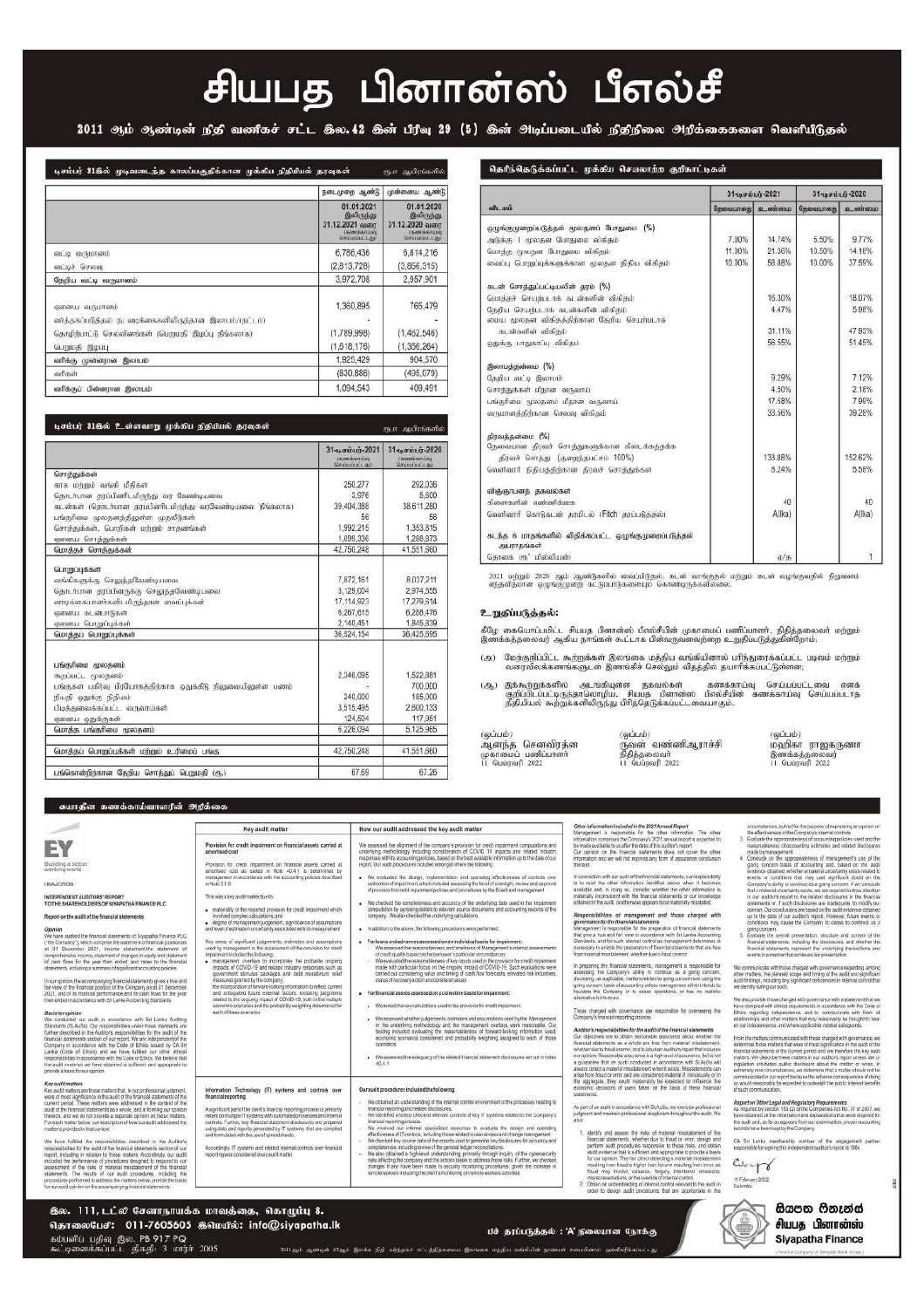| மூலதன போதுமை         | வைப்பாளர்களையும் கடன் வழங்கியோரையும் பாதிக்காமல்                                                                             |
|----------------------|------------------------------------------------------------------------------------------------------------------------------|
| விகிதம்              | இழப்புக்களை நிதியியல் நிறுவனங்கள் ஈர்த்துக்கொள்வதற்கான                                                                       |
|                      | .<br>இயலாற்றலை எடுத்துக்<br>பணிப்புரையில் குறிக்கு<br>துக் காட்டுகின்றது. இவ்விகிதமானது<br>குறித்துரைக்கப்பட்டவாறு, இடா்நோவு |
|                      |                                                                                                                              |
|                      | பணிப்புணர்ப்பட்ட சொத்துக்களினால் மூலதனத்தினை வகுப்பதன்<br>நிறையேற்றப்பட்ட சொத்துக்களினால் மூலதனத்தினை வகுப்பதன்              |
|                      | மூலம் கணிக்கப்படுவதுடன் உயா்ந்த விகிதம் இழப்புக்களை சிறந்த                                                                   |
|                      | முறையில் ஈர்த்துக் கொள்ளும் இயலளவினை எடுத்துக்காட்டுகின்றது.                                                                 |
| செயற்படாக் கடன்களின் | நிதியியல் நிறுவனங்களின் மொத்தக் கடன் சொத்துப்பட்டியலில்                                                                      |
| விகிதம்              | உள்ளடக்கப்பட்டுள்ள செலுத்தப்படாத கடன்கள்<br>மற்றும்                                                                          |
|                      | முற்பணங்களின் மட்டத்தினை எடுத்துக் காட்டுகிறது.<br>உயர்ந்த                                                                   |
|                      | விகிதம் மோசமான சொத்துக்களின் தரத்தினையும்<br>உயர்ந்த                                                                         |
|                      |                                                                                                                              |
| ஒதுக்கு பாதுகாப்பு   | முற்பணங்களையும்                                                                                                              |
| விகிதம்              | உள்ளடக்கத்தக்க விதத்தில் ஒதுக்குகள் போதுமான மட்டத்தில்                                                                       |
|                      | இருப்பதனை எடுத்துக்காட்டுகிறது. உயர் மூலதன போதுமை                                                                            |
|                      | விகிதத்துடன் கூடிய உயர்விகிதம்<br>என்பது<br>கடன்<br>இழப்பு                                                                   |
|                      | ஒதுக்குகளுக்கு அப்பால் எதிா்பாராமல் ஏற்படும் இழப்புக்கள் உட்பட                                                               |
|                      | எதிா்கால கொடுகடன் இழப்புக்களைச் சிறந்த முறையில் எதிா்த்து                                                                    |
|                      | நிற்கக்கூடிய நிதியியல் நிறுவனமொன்று எனப் பொருள்படும்.                                                                        |
| தேறிய வட்டி இலாபம்   | நிதியியல் நிறுவனத்தின் மைய வியாபாரத் தொழிற்பாடுகளின்                                                                         |
|                      | .<br>இலாபத்தன்மையினை எடுத்துக்காட்டுகிறது. அதாவது கடன்கள்                                                                    |
|                      | மற்றும் முற்பணங்களை வழங்குதல் மற்றும் வைப்புக்களை                                                                            |
|                      | ஏற்றுக்கொள்ளல்.                                                                                                              |
| வருமானத்திற்கான      |                                                                                                                              |
| செலவு விகிதம்        | வருவாயின் சதவீதமொன்றாக கடன்கள் மற்றும் முற்பணங்கள் மீதான                                                                     |
|                      | சேத இழப்பு அறவீடுகள் நீங்கலாக (தேறிய வட்டி வருமானம் மற்றும்                                                                  |
|                      | ஏனைய வருமானம்) உயர்வான இலாபத்தன்மையில் குறைவான                                                                               |
|                      | விகிதம் ஏற்படும்.                                                                                                            |
| திரவச் சொத்துக்கள்   | திரவச் சொத்து என்பது இலகுவாக காசாக மாற்றிக் கொள்ளக்கூடிய                                                                     |
|                      | சொத்தொன்றாகும்.                                                                                                              |
| உச்ச எல்லை           | .<br>இலங்கை மத்திய வங்கியினால் விதிக்கப்பட்ட உச்ச எல்லை.                                                                     |
| அளவினைக் குறைத்தல்   | .<br>இலங்கை மத்திய வங்கியினால் விதிக்கப்பட்டவாறு வியாபாரத்                                                                   |
|                      | தொழிற்பாடுகளைப் படிப்படியாகக் குறைத்தல்.<br>கம்பனியின் மேலும் இடம்பெறக்கூடிய கொடுக்கல்வாங்கல்களை தடை                         |
| முடக்குதல்           |                                                                                                                              |
|                      | செய்வதற்காக நடைமுறைக்கிடப்படுகின்ற மத்திய வங்கியின்                                                                          |
|                      | கட்டளையொன்று.                                                                                                                |
| அடுக்கு 1 மூலதனம்    | நிரந்தரமான பங்குடமையாளா் பங்குரிமை<br>மூலதன<br>ஒதுக்குகளை                                                                    |
|                      | எடுத்துக்காட்டுகிறது.                                                                                                        |